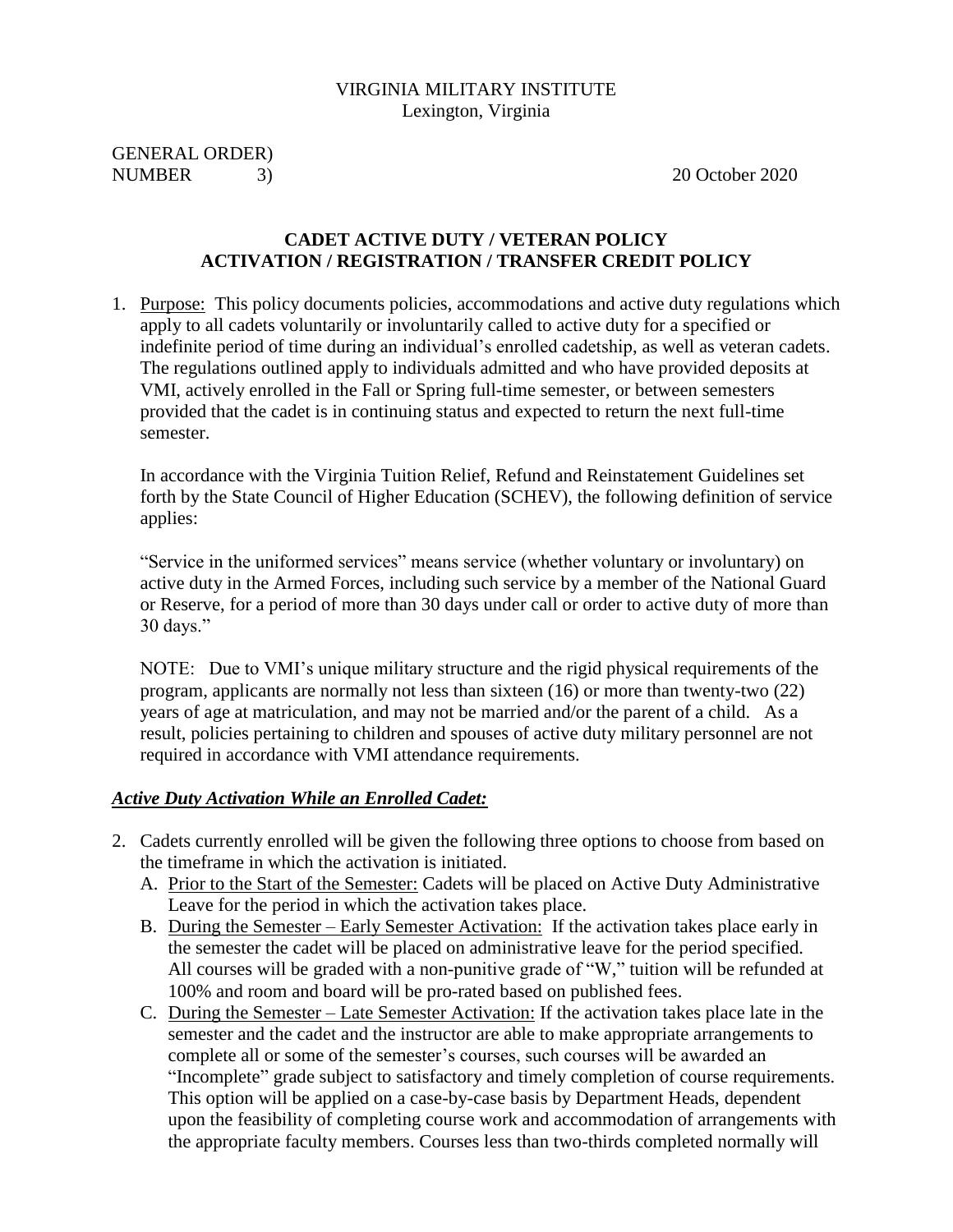not be considered for this option. Instructors must submit to the Registrar a "Report of Incomplete Semester Grade" signed by the cadet and by the appropriate Department Head. If this Incomplete Semester Grade option is chosen, no reimbursement of tuition or fees will be provided, and the cadet will be placed on Active Duty Administrative Leave for the following semester. Courses not completed within the specified time arranged with the instructor will receive a grade of "W."

- 3. Return from Leave Time Limit: If all requirements of Section 487 of the Higher Education Opportunity Act of 2008 (HEOA) are met, cadets activated while a full-time cadet at the Institute will have five years from the completion of their active duty assignment to return to VMI to fulfill their degree requirements, unless HEOA allows a longer period. Cadets are reminded, however, that they are still responsible to fulfill all institutional obligations and meet all policies of the Institute including:
	- Marriage and Parenthood Policy
	- Current Curriculum Requirements or new program of choice if the original curriculum is no longer offered.
	- Residency and Graduation Requirements
	- Ratline requirements for cadets who are deployed prior to Ratline completion. See Section 5.
	- A clean disciplinary record while away from the Institute. Pursuant to the HEOA, VMI reserves the right to deny the return of any cadet receiving a dishonorable or bad conduct discharge.
- 4. PROCEDURE:
	- A. Current Cadets: Upon notification of activation, cadets should report to the Registrar's Office – Shell Hall with the official orders or contact information of where orders can be verified. Cadets will be advised of the process and procedures for out-processing. Copies of the official orders are required for the VMI files unless a rare exception pursuant to Section 487 of the HEOA allows an alternative process. A copy of this General Order will be provided to each out-processing cadet.

Admitted Cadets Not Yet Matriculated: Contact the Admissions Office and provide a copy of the official orders of activation.

- B. Cadet status will be assigned as "Administrative Leave Active Duty." Cadets will not fall under the Active Duty Policy unless activated while under continuous enrollment, and until official orders are received and on file at the Institute (unless a rare exception pursuant to Section 487 of the HEOA allows an alternative process).
- C. Upon determination of when the cadet wishes to return to VMI, the cadet must file a Health Update Form – Return from Active Duty and Return from Leave Form. These forms should be forwarded to the Registrar's Office in order to formally notify VMI of the intent to return. This should be done as soon as the cadet makes a determination to return to assure that processing can be completed timely. An electronic copy of this form can be found on VMI's website at [www.vmi.edu/RegistrarForms.](http://www.vmi.edu/RegistrarForms)
- D. For active duty periods extending over ninety (90) days, the cadet must file with the Registrar's Office a copy of his/her DD 214.
- E. Once the Return from Leave Form has been filed, the Registrar's Office will review the file to determine if additional information is required.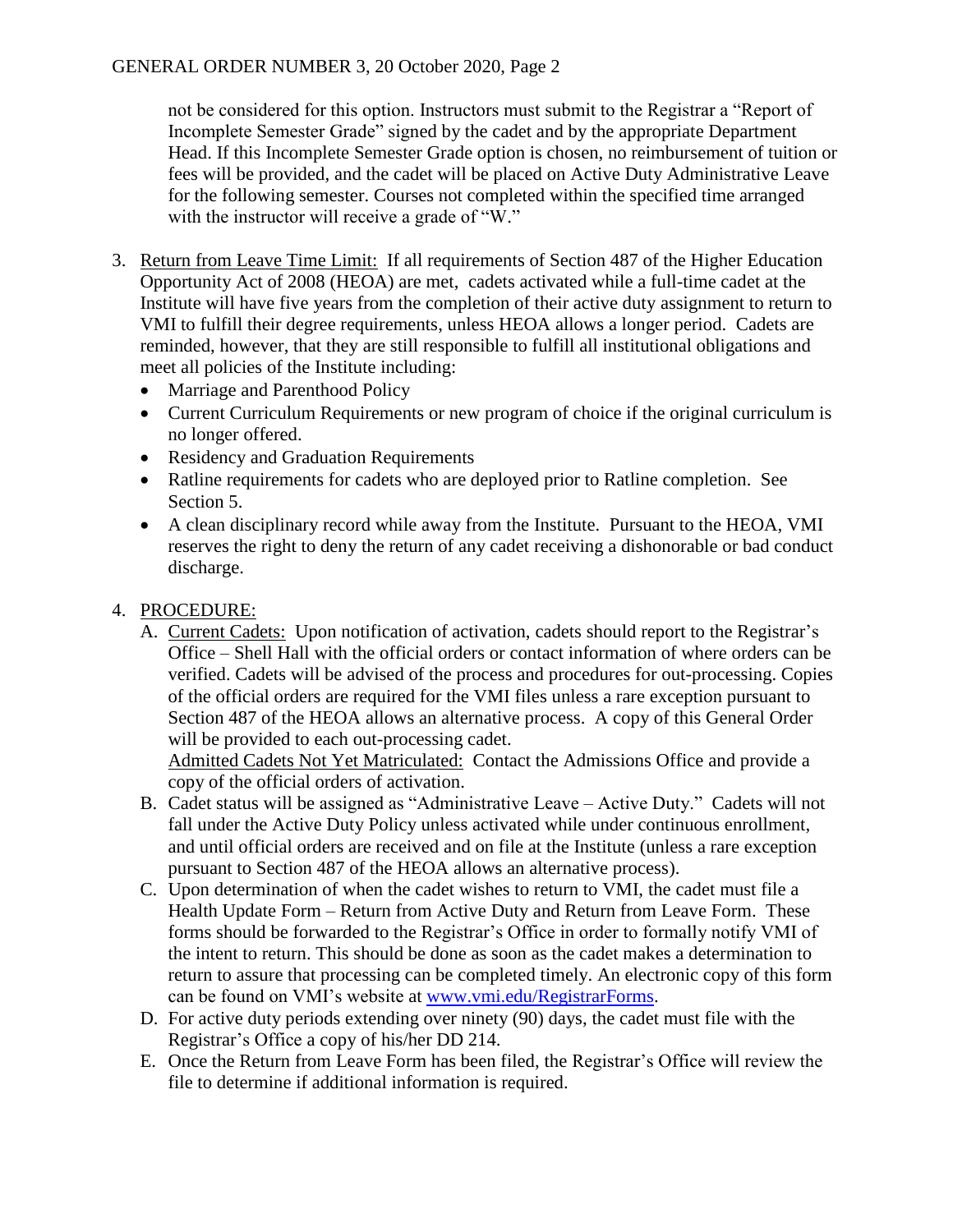#### GENERAL ORDER NUMBER 3, 20 October 2020, Page 3

- F. Readmission will be processed beginning the start of the next scheduled full-time semester. A cadet will return under the same status and conditions in effect at the time of departure (i.e. Academic Probation, Conduct Probation, Academic Stars, etc.); will be assigned to the academic class based on completed credits; and will be assigned the appropriate privilege class by the Commandant based on current Institute policy and semesters absent from VMI.
- 5. RAT LINE: The Superintendent, based on input from the Commandant and the time the deploying cadet spent in the Ratline, will determine if the cadet will get credit for completing the Ratline. If it is determined the cadet must repeat the Ratline, and all other relevant requirements listed above have been satisfied, readmission will be granted for the next fall matriculation period following the cadet's release from his/her active service commitment.
- 6. REIMBURSEMENT POLICY: Any cadet enrolled in a given semester who is called to active duty (as verified through official individual orders) will be provided with a reimbursement based on the following policy:
	- A. Cadets who choose to earn grades and/or incompletes for the semester of activity No reimbursement will be given.
	- B. Cadets who are withdrawn for the semester and receive all "W" grades reimbursement of tuition, fees and deposits will be at 100% with room/board fees pro-rated based on the date of out-processing.

NOTE: Cadets may choose to complete the semester and receive grades, or withdraw for the semester with non-punitive grades assigned and reimbursement of tuition, fees and deposits. There is no provision for pro-rated tuition for course completion.

#### 7. OTHER IMPLICATIONS:

- A. Cadets on active duty are considered on Active Duty Administrative Leave and must return all uniform items to the QMD as part of the normal clearance process before departure. Cadets who fail to return their uniforms, even if they are on administrative leave, will be charged for unreturned items.
- B. Cadet email accounts will be deactivated until cadets file their Return from Leave Form. At that time the email accounts will be reactivated based on the anticipated date of return to the Institute. Cadets who wish to maintain an email account may contact their unit coordinator to arrange for an AKO account, or may contact VMI's Information Technology Department in writing to request their VMI email account remain active until the completion of degree requirements or until non-qualification time limits are reached.
- C. Cadets who choose to leave prior to the start of their formal active duty are reminded that their full-time status ends on the date of out-processing. This date is important as it reflects the date reported to the Department of Education and National Student Clearinghouse for purposes of full-time status for insurance coverage and loan repayment (if applicable). Cadets are urged to contact these agencies for implications related to their active duty status.
- D. VMI's bookstore operations are outsourced through Follet. Cadets should contact the bookstore immediately upon notification of activation to arrange for any reimbursement afforded for books obtained. Reimbursement for returned books will be based on the Follett reimbursement policy at the time of return.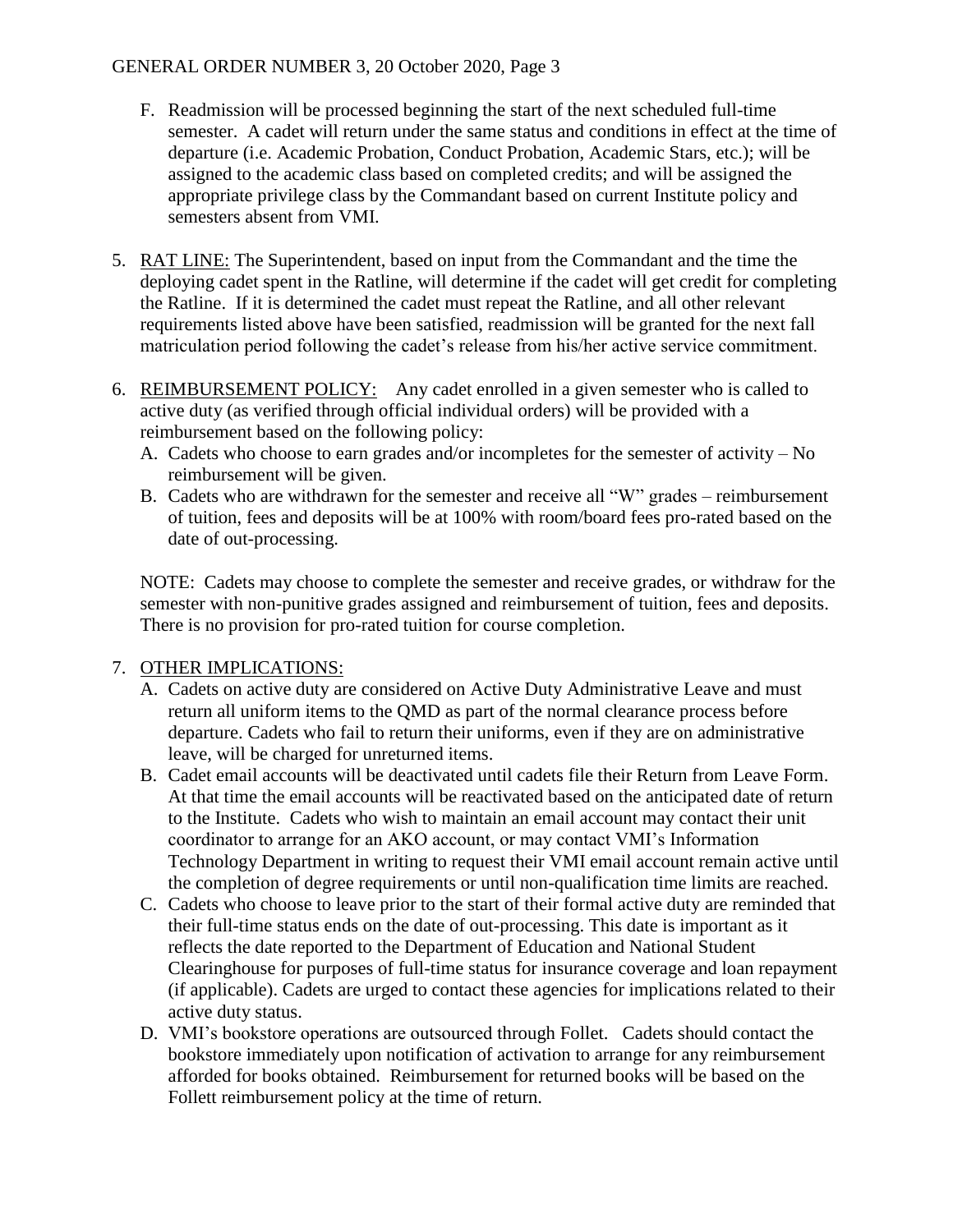#### 8. REINSTATEMENT:

- A. Cadets who leave VMI under active duty orders return under their original program requirements provided that the program is still offered at the Institute. In cases in which the program is no longer offered, the cadet will work with the academic department head and Dean to establish the guidelines, requirements and program substitutions to successfully complete the remaining requirements of a mutually agreeable program which closely aligns with the interests and requirements of the cadet.
- B. Upon return to VMI, cadets are also invited to a veteran support reception which is hosted to assist with assimilation back into the Corps of Cadets. The goal of this reception is to welcome cadets back to VMI and introduce them to the support resources available to them on Post. Support personnel and resources consist of the VMI Superintendent, Deputy Superintendent for Academics and Dean of the Faculty, VMI Chaplain, Commandant, Cadet Counseling, Institute Physician, Veteran Liaison, and other support resources that can assist a cadet to successfully return to VMI and complete his/her program requirements.
- C. Course Registration Policy: VMI observes a course admittance process which accommodates pre/registration based on class – those graduating the soonest get first priority on course availability. VMI schedules classes based on its scheduled catalog requirements, and guarantees the classes needed for cadets to graduate provided the cadet meets the pre-requisite requirement and the course is scheduled to be offered. Academic departments accommodate an override to assure cadets get into required major-specific classes needed to graduate provided that:
	- 1. The course is appropriate to the level of attendance.
	- 2. He/she meets the background and eligibility criteria for admittance.
	- 3. The timeframe required for completion of program requirements can be met.

Given the above practice, veterans and active duty members of the United States Armed Forces are afforded every opportunity to get the required major-specific courses needed to complete their programs. (NOTE: Electives are not considered major-specific requirements.) Such accommodations would include wait list overrides, as well as closed course overrides approved through the appropriate academic department head(s) to ensure that cadets who return from a military activation are not subject to delayed completion due to closed courses.

D. Transfer Credit Policies: The following transfer credit policies are observed at VMI for cadets returning from active duty:

#### Military Training:

Incoming and matriculated cadets who complete military training may request a review of their programs with the appropriate Military Science Department Head. Credit will be evaluated based on how the military training equates to the ROTC course requirements at VMI, as well as successful completion of military training requirements.

#### Credit taken prior to Matriculation:

1. Courses taught by an accredited institution will be accepted for transfer to VMI upon certification by the VMI department head that the course meets departmental standards for curricular content and instructional methodology.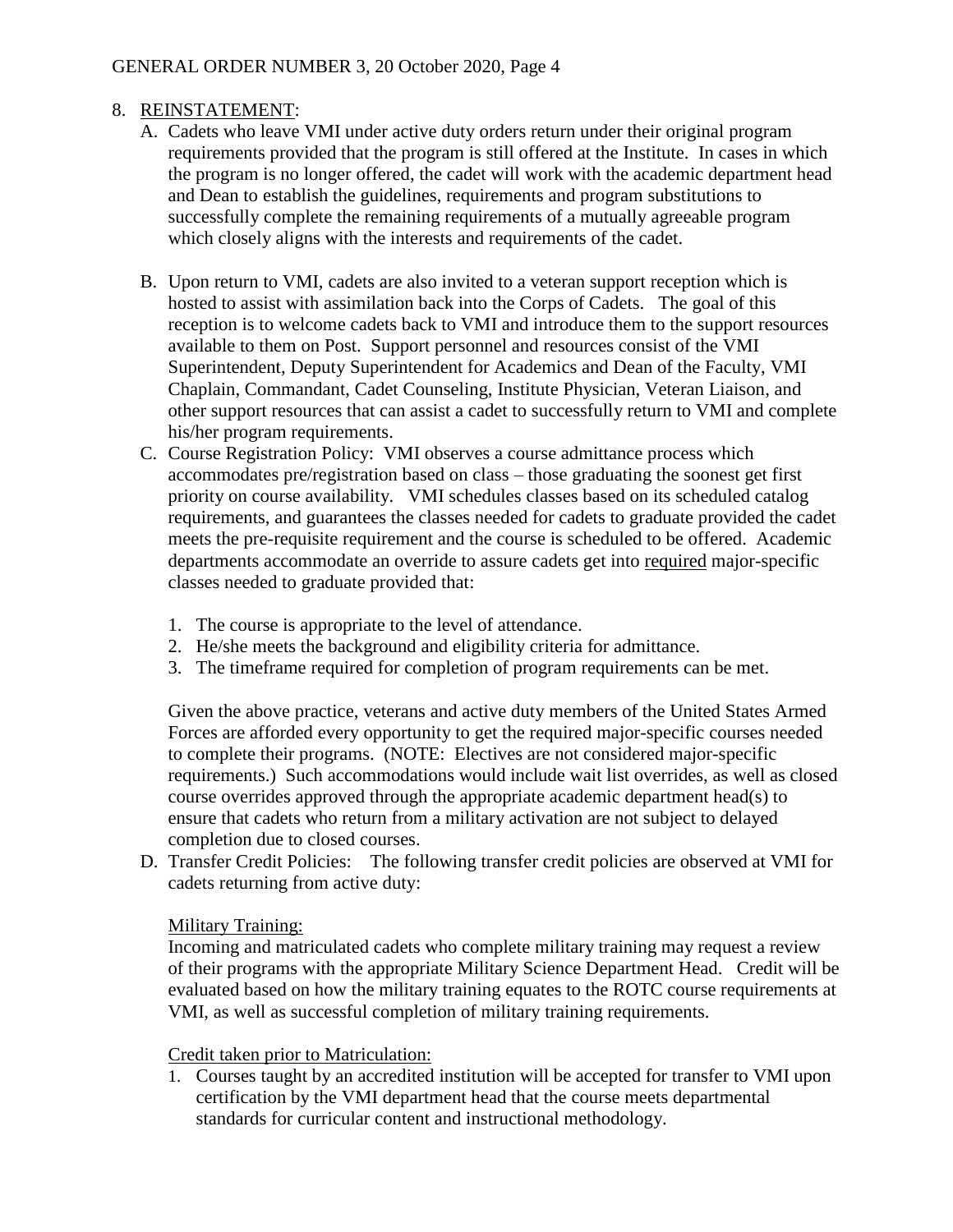#### GENERAL ORDER NUMBER 3, 20 October 2020, Page 5

- 2. Advanced Placement Credit: Semester-hour credit may be awarded for grades of 4 or 5 (honors and high honors), with placement credit for a score of 3. Electives must be taken to fill the credit-hour requirement for graduation for any cadet earning a score of 4. For a current listing of AP credit acceptance please refer to VMI's website at: [www.vmi.edu/AP](http://www.vmi.edu/admissions-and-aid/appointed-students/advanced-placement/)
- 3. International Baccalaureate Credit: Semester-hour credit may be awarded for grades of 5 higher, with placement credit for a score of 4. Electives must be taken to fill the credit-hour requirement for graduation for any cadet earning a score of 4. For a current listing of AP credit acceptance please refer to VMI's website at: [www.vmi.edu/IB](http://www.vmi.edu/IB)
- 4. Cambridge Exams: A-Level exams will be evaluated by the appropriate department head at the time of application based on the current course content. For a listing of currently approved A-Level examinations, please see VMI's website at: [www.vmi.edu/CE](http://www.vmi.edu/admissions-and-aid/appointed-students/advanced-placement/)

AS Level Credit: Cadets who matriculate at VMI with Cambridge International AS-Level credit will be evaluated on a case-by-case basis by the academic department head which oversees the course content. Acceptable grades of B/C or better in AS level Cambridge International work may be eligible for placement credit based on the evaluation of the department head.

VMI does not accept credit by examination, DANTES, ACE or credit taken at nonaccredited institutions.

#### Credit taken After Matriculation:

Courses requested for transfer should be pre-approved by the VMI department head who certifies the curriculum area. Courses taught by an accredited institution will be accepted for transfer credit; however, cadets are advised to get all courses preapproved to assure the course will transfer towards appropriate degree program requirements.

NOTE: The acceptance of on-line courses is at the discretion of the curriculum area department head. Pre-approval of all transfer credit is again recommended to ensure transferability prior to completing any course.

Cadets are allowed and encouraged to take additional coursework while separated from VMI for military or active duty service. However, they are requested to work closely with their academic adviser and department head to work out a plan of transfer which would apply to their VMI program, and which is pre-approved to ensure transferability.

The following regulations apply:

- Courses should be reviewed and approved prior to registration and completion.
- 75% of all program requirements must be completed at VMI (Class of 2014 and beyond), unless cadets matriculated at VMI with advance standing credit. If there is a question, please consult with the Registrar's Office to determine transfer credit status.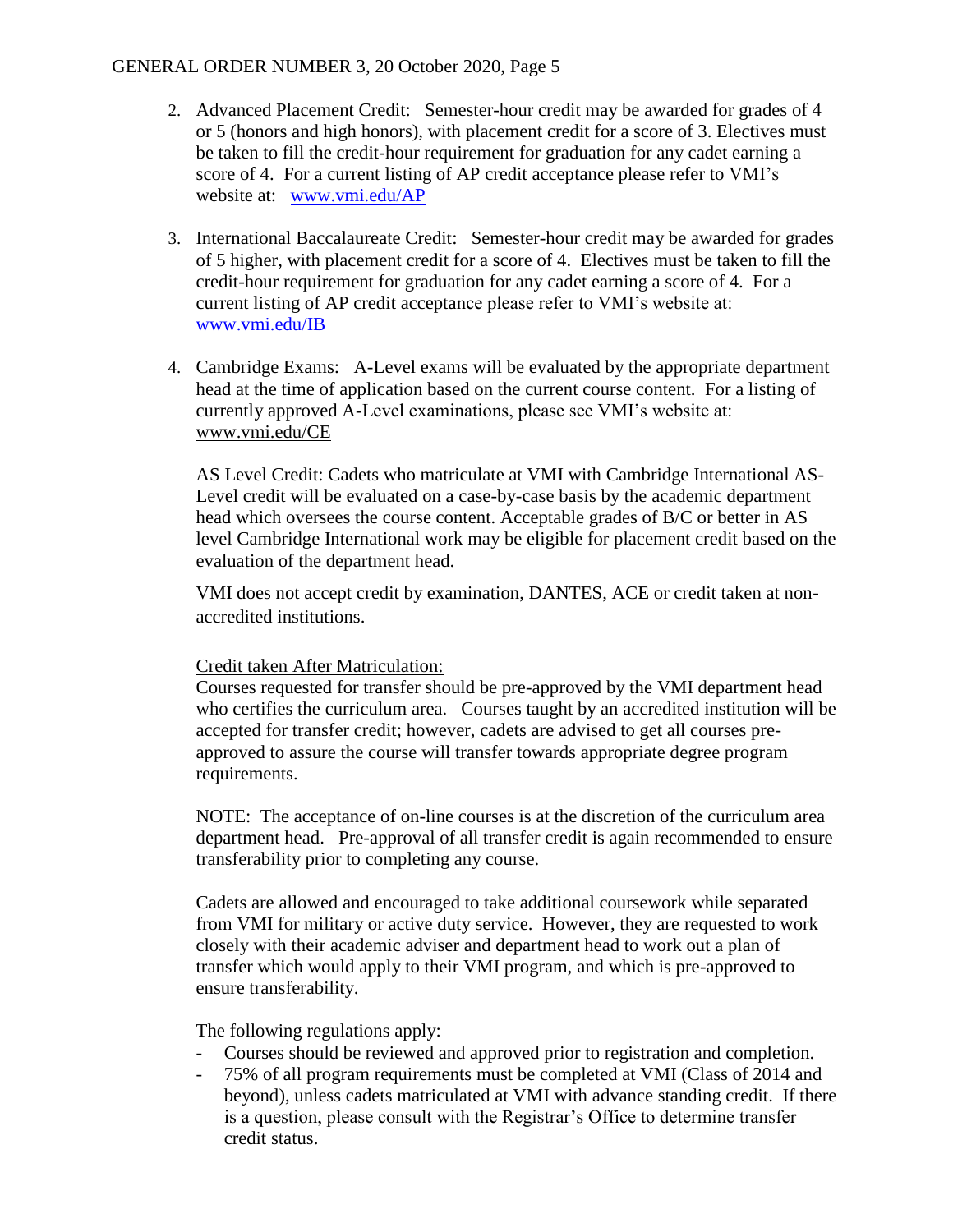- Only 18 credits taken during the summer/winter term(s) will be accepted once a cadet matriculates at VMI.
- Writing Intensive courses, Civilizations and Cultures Courses, and some majorspecific courses must be taken at VMI in order to earn a degree at the Institute.
- 9. Veteran / Military Personnel Support Contacts: Cadets needing assistance in support of their military leave, return to VMI or completion of program requirements may seek the assistance of the following liaisons established to assist veterans and active duty military cadets:

| <b>CONTACT</b>                                                   | <b>TITLE/FUNCTION</b>                                                                                              | <b>SUPPORT AREA</b>                                                        |
|------------------------------------------------------------------|--------------------------------------------------------------------------------------------------------------------|----------------------------------------------------------------------------|
| <b>COL Gary Bissell</b>                                          | Veteran Liaison                                                                                                    | All Veteran and Military-<br>Related questions, inquiries<br>and referrals |
| <b>COL Gary Levenson</b>                                         | Commandant's Representative                                                                                        | Barracks and privileges<br>information                                     |
| <b>COL Robert Phillips</b>                                       | <b>VMI</b> Chaplain                                                                                                | Religious and Personal<br>Support                                          |
| <b>COL Sarah Jones</b>                                           | Director of Cadet Counseling                                                                                       | Counseling Service and<br>Return to the Corps                              |
| <b>COL Janet Battaglia</b>                                       | Registrar                                                                                                          | GoArmy Schedules, Program<br><b>Evaluations and Grade</b><br>Verifications |
| Academic Department Head(s)<br>and<br><b>COL Janet Battaglia</b> | Program review & exceptions,<br>advising and overrides<br>pertaining to courses required<br>for program completion | Program Completion and<br>Degree Progress                                  |
| Dr. David Copeland                                               | Institute Physician                                                                                                | Physical/Health Related<br><b>Support Services</b>                         |
| Ms. Linda Wickline                                               | VMI Certifying Official –<br>Veterans<br>Comptroller                                                               | Veteran's Administration<br>(VA) Benefits<br>Go Army Billing               |
|                                                                  |                                                                                                                    |                                                                            |

#### FOR THE SUPERINTENDENT:

James P. Inman Colonel, US Army (Ret.) Chief of Staff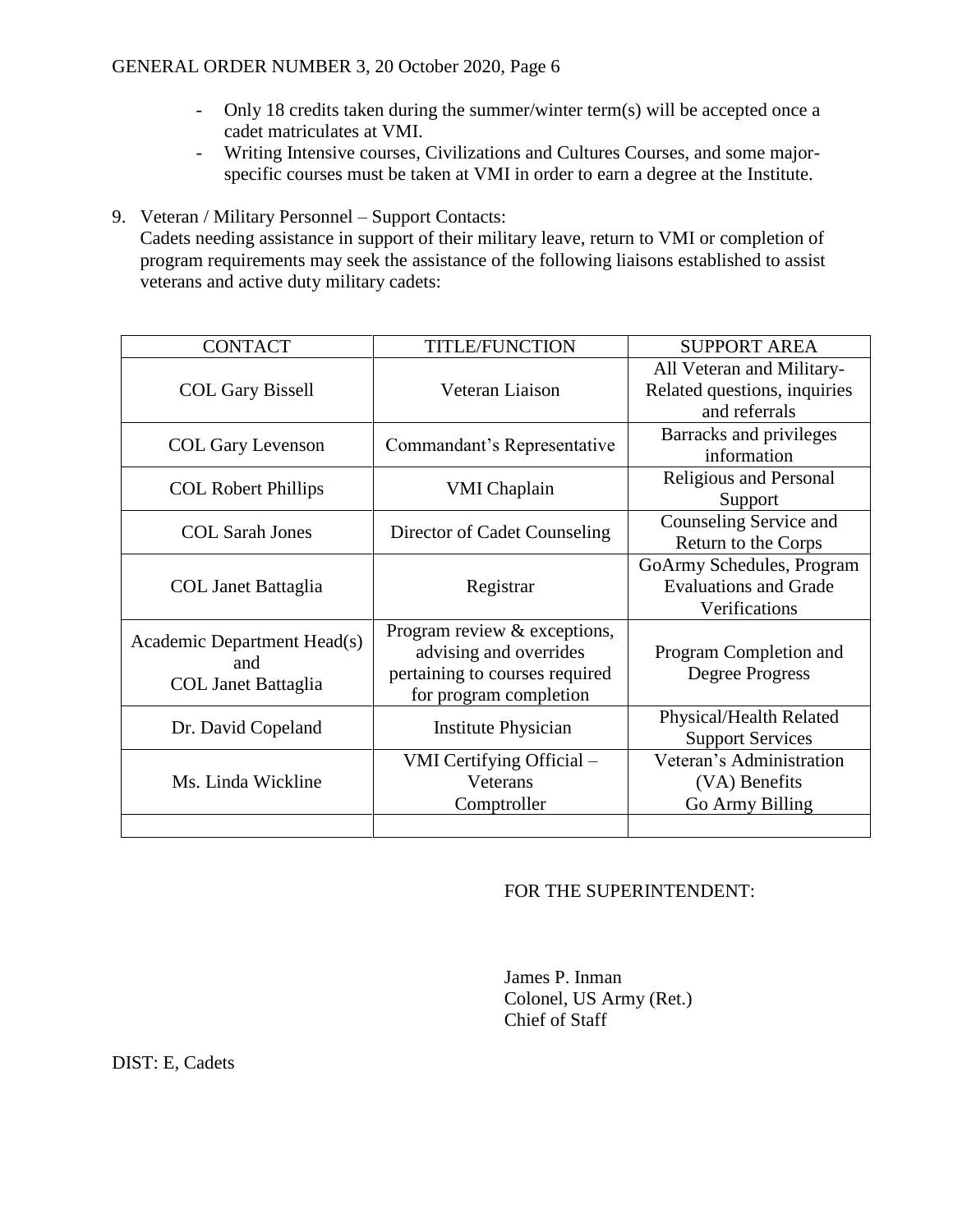INSTITUTE PHYSICIAN VMI HOSPITAL Phone 540-464-7218 Fax 540-464-7707 Virginia Relay/TDD 711

### Cadet Health Update Form – Return from Active Duty

This form is to ensure that VMI provides you with adequate medical assistance on your return and is not used for readmission evaluation.

| Cadet Name: |  |  |
|-------------|--|--|
|             |  |  |

Returning Semester:\_\_\_\_\_\_\_\_\_\_\_\_\_\_\_\_\_\_\_\_ Major:\_\_\_\_\_\_\_\_\_\_\_\_\_\_\_\_\_\_\_\_\_\_\_\_\_\_

Since you left VMI, have you had any significant medical or psychological problems?

| ד א<br>- |  |
|----------|--|
|----------|--|

If yes, please describe briefly the condition and list any medication you take.

Please send any medical records related to health problems to:

David L. Copeland, M.D. VMI Infirmary 488 Institute Hill Lexington, VA 24450 Fax: 540-464-7707

Cadet Signature:\_\_\_\_\_\_\_\_\_\_\_\_\_\_\_\_\_\_\_\_\_\_\_\_\_\_\_\_\_\_\_\_\_\_\_\_\_\_\_\_\_\_\_ Date:\_\_\_\_\_\_\_\_\_\_\_\_\_\_